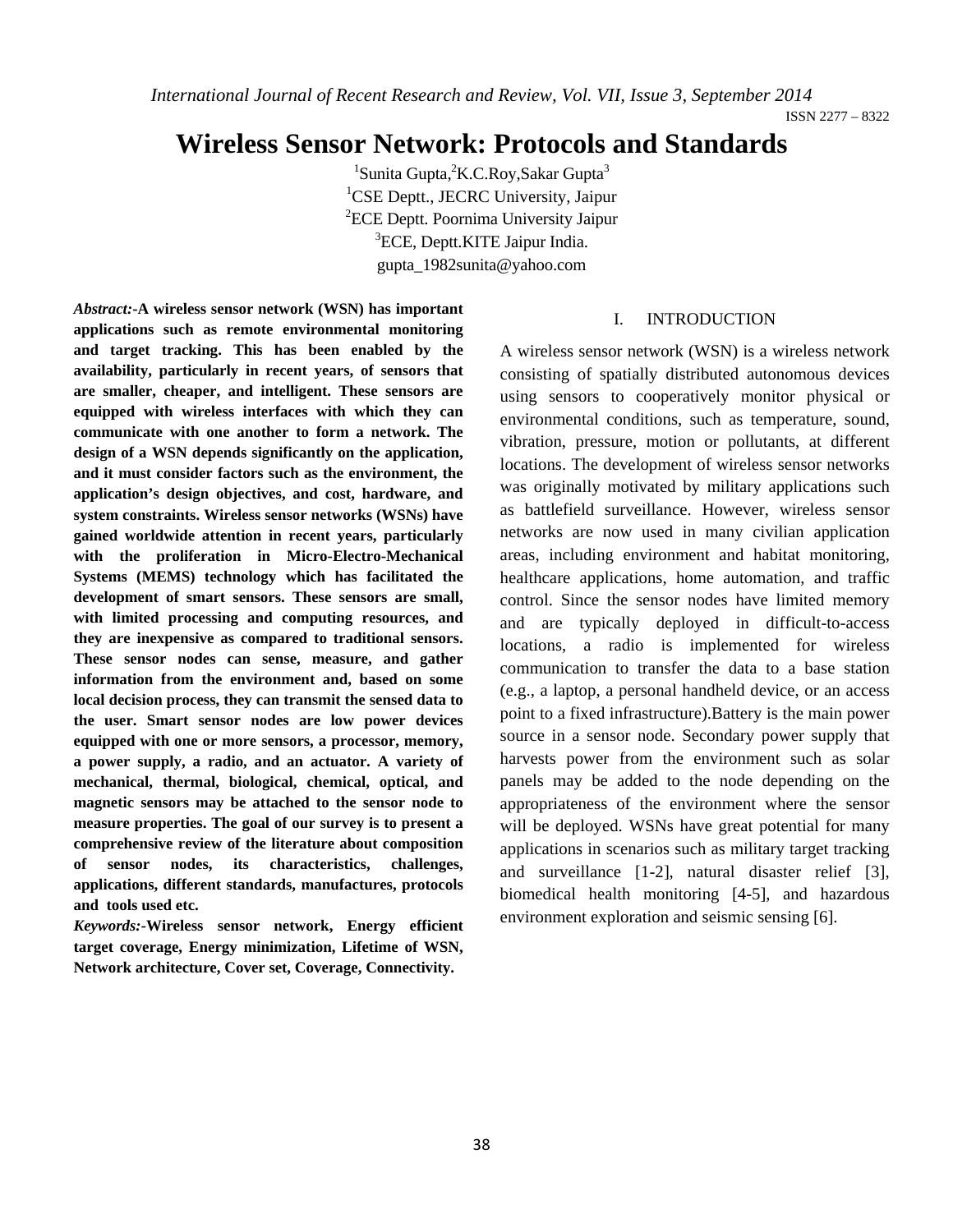# II. ADVANTAGES OF WIRELESS SENSOR NETWORK

Wireless sensor network have many features like very large number of nodes, Asymmetric flow of information, limited amount of energy, low cost, small size and weight per nodes, broadcast communication instead of point to point etc. Based on this Wireless sensor network have various advantages like:-

- Easy to deploy.
- Enhanced flexibility.
- Reduced cabling.
- Mobility and ease to network configuration.
- Location tracking of mobile equipments.
- Increase assets utilizations.
- Low power.
- Reduced inventory.
- Reduced deployment costs.
- Decreased maintenance costs.

### III. APPLICATIONS

The applications for WSNs are many and varied, but typically involve some kind of monitoring, tracking, and controlling. Specific applications for WSNs include habitat monitoring, object tracking, nuclear reactor control, fire detection, and traffic monitoring. In a typical application, a WSN is scattered in a region where it is meant to collect data through its sensor nodes.

#### *Area monitoring*

Area monitoring is a common application of WSNs. In area monitoring, the WSN is deployed over a region where some phenomenon is to be monitored. For example, a large quantity of sensor nodes could be deployed over a battlefield to detect enemy intrusion instead of using landmines. When the sensors detect the event being monitored (heat, pressure, sound, light, electro-magnetic field, vibration, etc), the event needs to be reported to one of the base stations, which can take appropriate action (e.g., send a message on the internet or to a satellite).

#### *Environmental monitoring*

A number of WSN deployments have been done in the past in the context of environmental monitoring. Many of these have been short lived, often due to the prototypical nature of the projects.

## *Industrial Monitoring*

*1) Water/Wastewater Monitoring* There are opportunities for using wireless sensor networks within the water/wastewater industries. Facilities not wired for power or data transmission can be monitored using industrial wireless input-output devices and sensors powered using solar panels or battery packs.

# *II) Landfill Ground Well Level Monitoring and Pump Counter*

Wireless sensor networks can be used to measure and monitor the water levels within all ground wells in the landfill site and monitor leach-ate accumulation and removal. A wireless device and submersible pressure transmitter monitors the leach-ate level. The sensor information is wirelessly transmitted to a central data logging system to store the level data, perform calculations, or notify personnel when a service vehicle is needed at a specific well.

### IV. CHALLENGES ON WSN

Managing a wide range of application types in a WSN is hardly possible with a single conception and design of the wireless network. However, certain attributes identifies are related to characteristic requirements and the mechanisms of such system. The realization of these characteristics with newer mechanisms is the major challenge foreseen to WSNs. Many current WSN solutions are developed with simplifying assumptions about wireless communication and the environment, even though the realities of wireless communication and environmental sensing are well known. Many of these solutions work very well in simulation.

- WSN nodes have very restricted computational and storage power.
- Node communication range is limited. In most cases nodes can directly communicate with immediate neighbors only.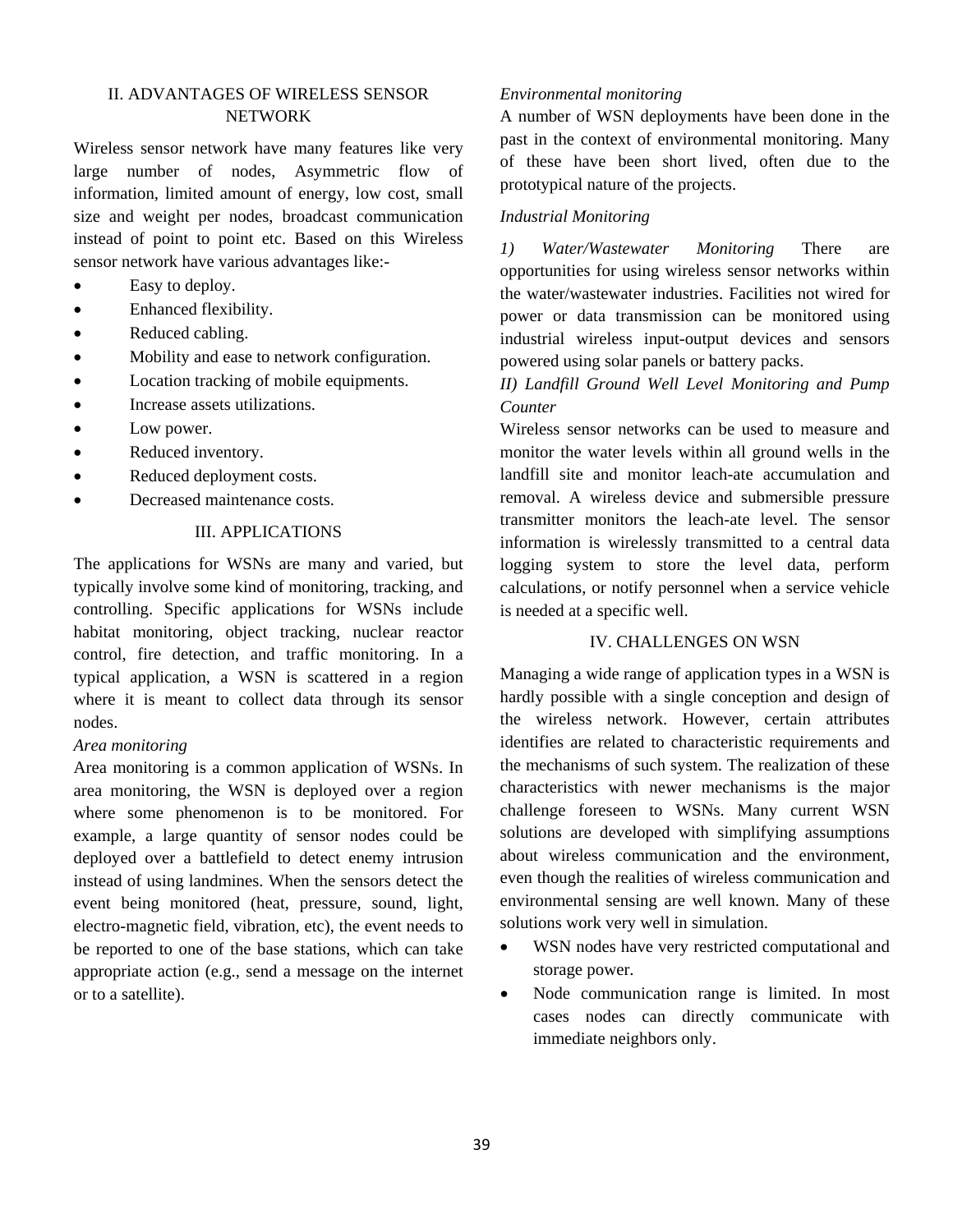- WSN consists of a large number of unreliable nodes.
- WSN must continue to operate at all times even when some of it nodes get physically destroyed at unpredictable times.
- WSN must continue to operate without interruption when new nodes are added to the network in order to replace the failed ones or extend the network.
- Nodes may temporarily stop processing due to power shortage and come back to life when power is restored.
- Information collected by nodes may be unavailable at some irregular times due to the bad quality of radio link.
- Node communication may require different paths at different times depending on the state of end- toend link between communicating parts of the network.
- Nodes must be able to communicate with the rest of the world represented by traditional LAN.

# V. PROTOCOLS FOR WSN

There are several protocols proposed for WSNs (Wireless Sensor Network). From [7], the MAC (Medium Access Control) layer reacts to this probabilistic reception information by adjusting the number of acknowledgments and/or retransmissions. It is observed that an optimal route discovery protocol cannot be based on a single retransmission by each node, because such a search may fail to reach the destination or find the optimal path. Gaining neighbor knowledge information with "hello" packets is not a trivial protocol. It is described the localized positionbased routing protocols that aim to minimize the expected hop count (in case of hop-by-hop acknowledgments and fixed bit rate) or maximize the probability of delivery (when acknowledgments are not sent).An interesting open problem for future research is to consider physical-layer-based routing and broadcasting where nodes may adjust their transmission radii. Expected power consumption may then be considered a primary optimality measure. Further research should address other problems in the design of network layer protocols. For instance, if we consider a more dynamic and realistic channel model, such as multi-path fading, the estimated number of packets may suffer from large variance, and the described protocols may need some adjustments. More realistic interference models can be added, and transport layer protocols also need to be adjusted [39]. In [40], a survey of state-ofthe-art routing techniques in WSNs is presented. Overall, the routing techniques were classified into three categories based on the underlying network structure: flit, hierarchical, and location-based routing. Furthermore, these protocols could be classified into multipath-based, query-based, negotiation-based, QoS based, and coherent-based depending on the protocol operation. Advantages and performance issues of each routing technique were highlighted [8].From [9], when compared with now classical MANETs (Mobile Ad hoc Networks), sensor networks have different characteristics, and present different design and engineering challenges. One of the main aspects of sensor networks is that the solutions tend to be very application specific. For this reason, a layered view like the one used in OSI imposes a large penalty, and implementations more geared toward the particular are desirable. Communication, which is the most energycostly aspect of the network, can be organized in three fundamentally different ways: node-centric, datacentric, and position centric. Node-centric communication is the most popular and well understood paradigm, being currently used in the Internet. The other two, data-centric and position-centric, are more scalable, better adaptable to applications, and conceptually more appropriate in many cases, and therefore may successfully challenge the node-centric way of looking at the sensor networks. Data-centric approaches, on the other hand, tend to provide a top-to-bottom solution, as is the case with directed diffusion. In fact, directed diffusion solves only one problem, but solves it right. A new IEEE standard, 802.15.4, is aimed at low-power low-distance communication devices that may allow years of battery life.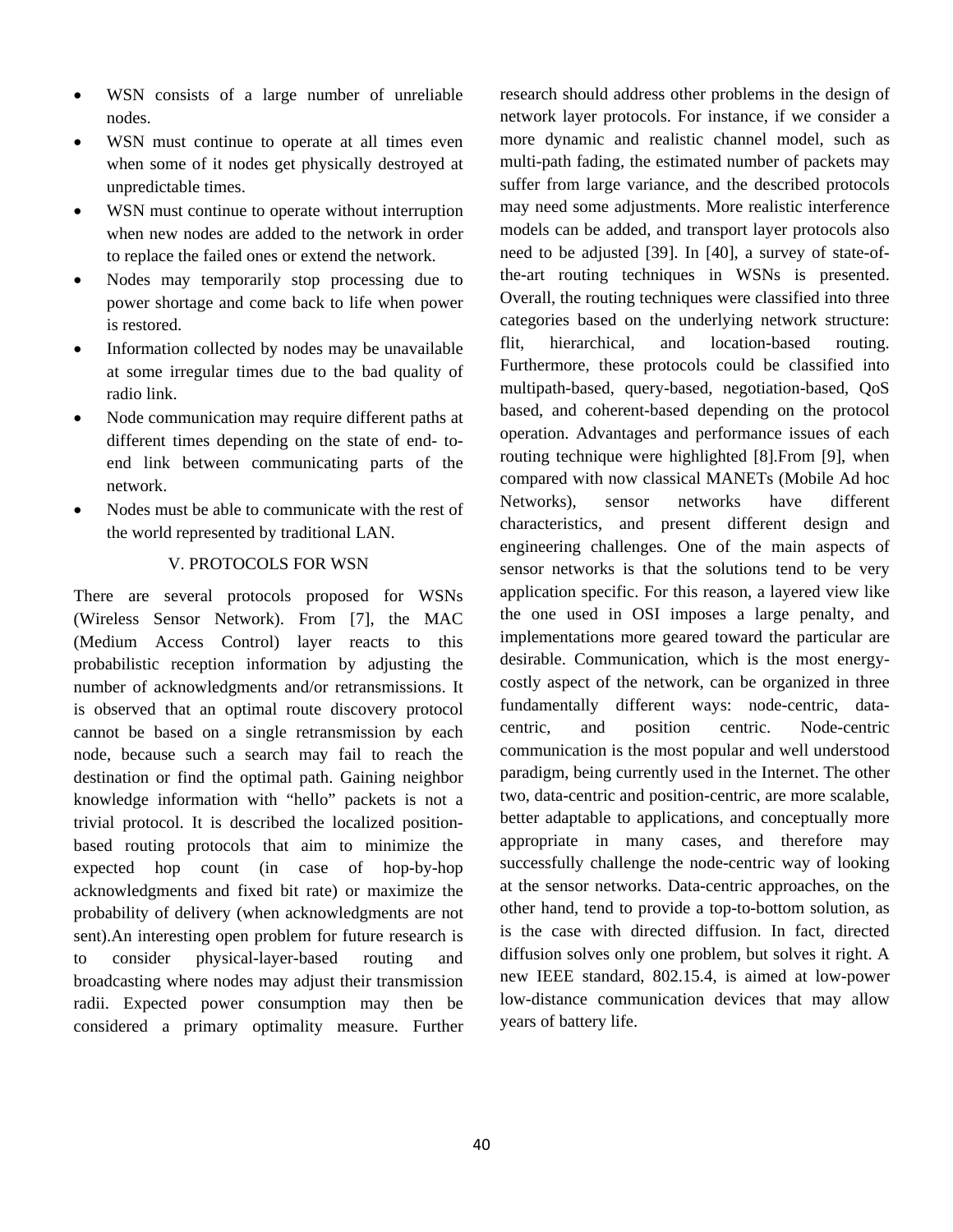## VI. MODEL, FRAMEWORK AND SIMULATION TOOLS FOR WSN

Together with the development of simulation tools for WSN, their corresponding models have been introduced. The models include new components, not present in classical network simulators, as detailed power and energy consumption models or environment models. Widespread research on WSN has raised a race involving many simulation tools and frameworks. The selection of a simulation framework for any type of network is a task that is worth to spend enough time. Indeed, this is particularly true for wireless sensors nets, because of the diversity and complexity of the simulation scenarios, protocols, and elements involved. In such a heterogeneous scope, different evaluation tools achieve different goals. In a first step, existing WSN frameworks can be categorized in: (a) Specific add-ons to general purpose communication networks and (b) WSN frameworks built from scratch. Usually, the key properties to select suitable simulation environment are: 1) Reusability and availability.

2) Performance and scalability.

3) Support for rich-semantics scripting languages to define experiments and process results.

4) Graphical, debug and trace support.

A simulation framework usually consists of a basic simulation library, a utility library, and some scripting support. The actual form the package is deployed depends on the implementation. Some packages provide tools that translate model scripts into objects in the implementation language to be compiled afterwards. Other packages bind library and scripting so that simulation objects can be instantiated from a script. Others provide a visual interface. A broad variety of different simulation tools are used to simulate key characteristics of Wireless Sensor Networks. They range from emulator originated tools like Avrora andTOSSIM to wireless and mobile communication simulation environments, like OMNeT++,OPNET and NS-2. Each of these classes and tools has its specific advantages and disadvantages and often the selection of the tool is mainly based on the experience of the researcher rather than on rational arguments. An overview of the different tools and simulation environments with their particular pros and cons has been established by the CRUISE project [10] and is given in [11].

The most relevant simulation environments used to study WSN are introduced and their main features and implementation issues are also described.

*• NS-2 [12]:* Discrete event simulator developed in C++.NS-2 is one of the most popular non-specific network simulators, and supports a wide range of protocols in all layers. It uses OTcl [13] as configuration and script interface.NS-2 is the paradigm of reusability. It provides the most complete support of communication protocol models, among non-commercial packages. Regarding WSN, NS-2 includes ad-hoc and WSN specific protocols such as directed diffusion [14] or SMAC [15]. Also, several projects intend to provide WSN support to NS-2 such as SensorSim [16] and NRL [17]. Both are extensions of NS-2 to support WSN modeling. However, SensorSim seems to be no longer available at [18]. NS-2 can comfortably model wired network topologies up to 1,000 nodes or above with some optimizations. This experiment size can be kept for wireless topologies using some new optimizations [19]. A disadvantage of NS-2 is that it provides poor graphical support, via Nam. This application just reproduces a NS-2 trace.NS-2 has been an essential testing tool for network research and, so, one could expect that the new *conventional* protocols will be added to future releases.

*• OMNET++ [20]:* Modular discrete event simulator implemented in C++. Getting started with it is quite simple, due to its clean design. OMNET++ also provides a powerful GUI library for animation and tracing and debugging support. Its major drawback is the lack of available protocols in its library, compared to other simulators. However, OMNET++ is becoming a popular tool and its lack of models is being cut down by recent contributions. For instance, a mobility framework has recently been released for OMNET++ [21], and it can be used as a starting point for WSN modeling.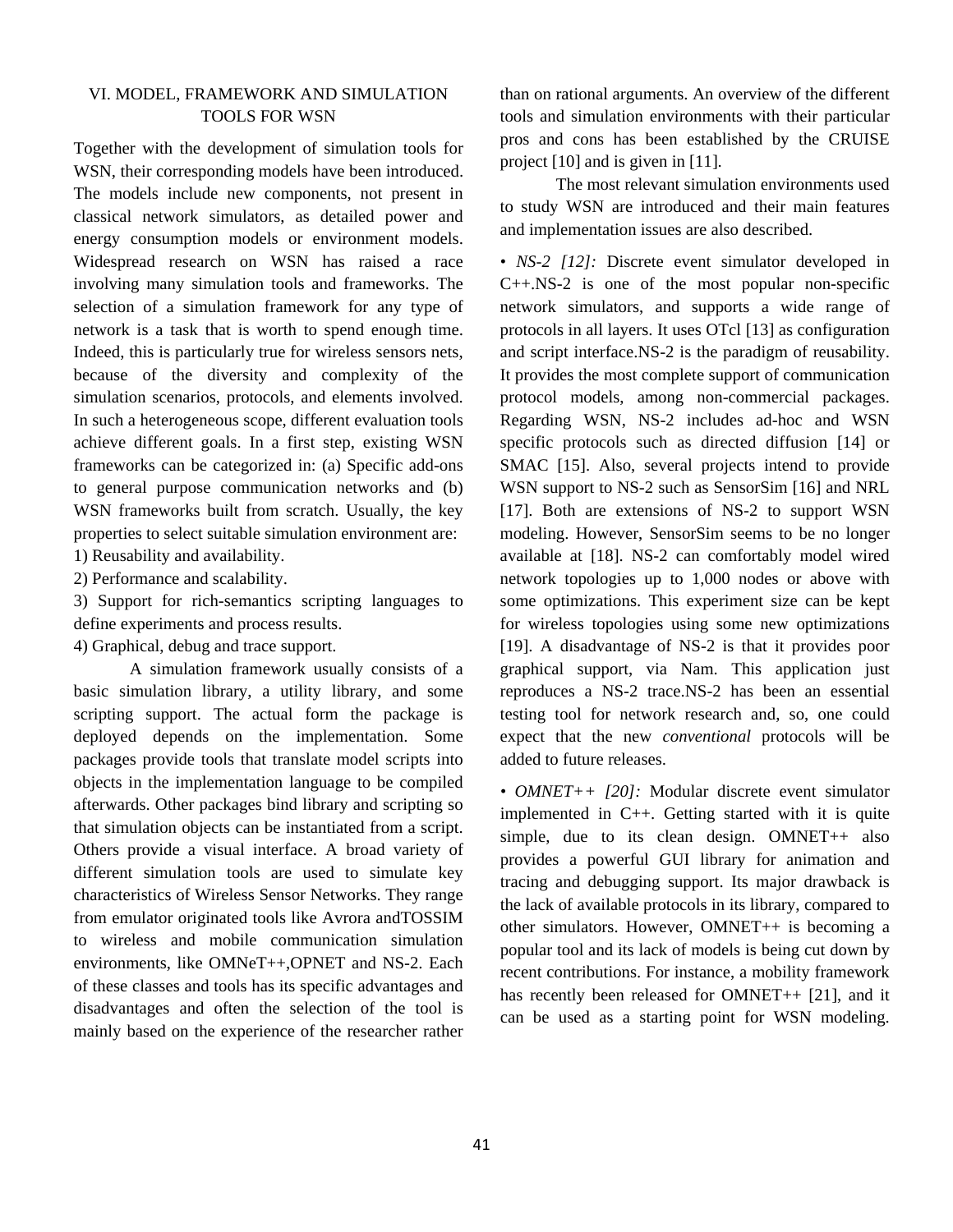Additionally, several new proposals for localization and MAC protocols for WSN have been developed with OMNET++, under the Consensus project [22], and the software is publicly available. Nevertheless, most of the available models have been developed by independent research groups and don't share a common interface, what makes difficult to combine them.

*• J-Sim [23]:* A component-based simulation environment developed entirely in Java. It provides realtime process based simulation. The main benefit of J-Sim is its considerable list of supported protocols, including a WSN simulation framework with a very detailed model of WSNs, and a implementation of localization, routing and data diffusion WSN algorithms [24]. J-Sim models are easily reusable and interchangeable offering the maximum flexibility. Additionally, it provides a GUI library for animation, tracing and debugging support and a script interface, named Jacl [25].

• *NCTUns2.0 [26]:* Discrete event simulator whose engineis embedded in the kernel of a UNIX machine. The actual network layer packets are tunnellzed through virtual interfaces that simulate lower layers and physical devices. This notable feature allows simulations to be fed with real program data sources. A useful GUI is available in addition to a high number of protocols and network devices, including wireless LAN. Unfortunately, no specific designs for WSN are included. On one hand, the close relationship between the simulation engine of NCTUns2.0 and the Linux kernel machine seems a difficulty (adding WSN simulation modules to this architecture is not a straightforward task). But, on the other hand, real sensor data can be easily plug into simulated devices, protocols and actual applications, just by installing these sensors in the machine.NCTUns2.0 also has worthy graphical edition capabilities.

*• JiST/SWANS [27]:* Discrete event simulation framework that embeds the simulation engine in the Java byte code. Models are implemented in Java and compiled. Then, byte codes are rewritten to introduce

simulation semantics. Afterwards, they are executed on a standard JVM. This implementation allows the use of unmodified existing Java software in the simulation, as occurs with NCTUns2.0 and UNIX programs. The main drawback of JiST tool, is the lack of enough protocol models. At the moment it only provides an *ad-hoc*  network simulator called SWANS, built atop JiST engine, and with a reduced protocol support. The only graphical aid is an event logger. Python [28] is used as a scripting engine. JiST claims to scale to networks of 106 wireless nodes with two and one order of magnitude better performance (execution time) than NS-2 and GloMoSim respectively. It has been also shown that it outperforms Glo-MoSim and NS-2 in event throughput and memory consumption, despite/ being built with Java. Parsec is a simulation language derived from C that adds semantics for creating simulation entities and message communication on variety of parallel architectures. Taking advantage of parallelization, it has been shown to scale to 10,000 nodes [29].

*• TOSSIM [30]:* Bit-level discrete event simulator and emulator of TinyOS, i.e. for each transmitted or received bit an event is generated instead of one per packet. This is possible because of the reduced data rate (around 40 kbps) of the wireless interface. TOSSIM simulates the execution of nesC code on a TinyOS/MICA, allowing emulation of actual hardware by mapping hardware interruptions to discrete events. A simulated radio model is also provided. Emulated hardware components are compiled together with real TinyOS components using the nesC compiler. Thus, an executable with real TinyOS applications over a simulated physical layer is obtained. Additionally, there are also several communication services that provide away to feed data from external sources. The result is a high fidelity simulator and emulator of a network of TinyOS/MICA nodes. The goal of TOSSIM is to study the behavior of TinyOS and its applications rather than performance metrics of some new protocol. Hence, it has some limitations, for instance, it does not capture energy consumption. Another drawback of this framework is that every node must run the same code. Therefore,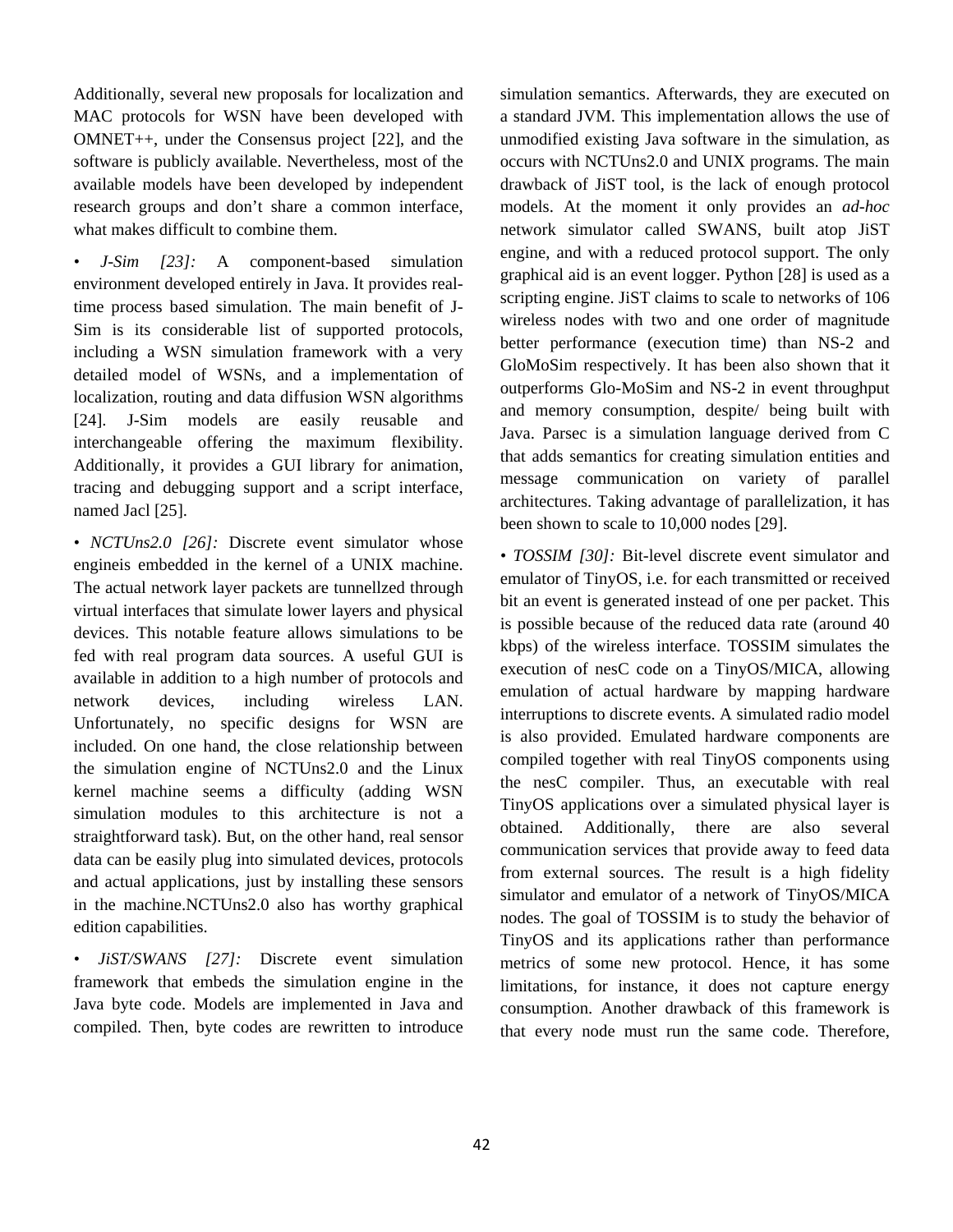TOSSIM cannot be used to evaluate some types of heterogeneous applications. TOSSIM can handle simulations around a thousand of Motes. It is limited by its bit-level granularity: Performance degrades as traffic increases. Channel sampling is also simulated at bit level and consequently the use of a CSMA protocol causes more overhead than would do a TDMA one.

*• Prowler/JProwler [31]:* A discrete event simulator running under MATLAB intended to optimize network parameters. Prowler is a version of Prowler developed in Java.

*• SNAP [32]:* SNAP is defined as an integrated hardware simulation-and deployment platform. It is a microprocessor that cans be used in two ways: (1) As the core of a deployed sensor or (2) as part of an array of processors that performs parallel simulation. Again, "real" code for sensors can be simulated. By combining arrays of SNAPs (called Network on a Chip), it is claimed to be able to simulate networks on the order of 100,000 nodes.

### VII. STANDARDS OF WSN

From [33], while most ongoing work in IEEE 802wireless working groups is geared to increase data rates, throughput, and QoS, the 802.15.4 LR-WPAN (Low rate-Wireless Personal Area Network) task group is aiming for other goals. The focus of 802.15.4 is on very low power consumption, very low cost, and low data rate to connect devices that previously have not been networked, and to allow applications that cannot use current wireless specifications. Working within a standards organization to develop a wireless solution has the advantage of bringing developers and users of such a technology together in order to define a better solution. The work also fosters high-level connectivity to other types of networks and enables low-volume products that do not justify a proprietary solution to be wirelessly connected. Two physical layer specifications were chosen to cover the 2.4 GHz worldwide band and the combination of the868 MHz band in Europe, the 902 MHz band in Australia, and the 915 MHz band in the

United States. Both physical layers are direct sequence spread spectrum (DSSS). The efforts of the IEEE 802.15.4 task group will bring one step closer to the goal of a wirelessly connected world [34].Coexistence among diverse collocated devices in the 2.4 GHz band is an important issue in order to ensure that each wireless service maintains its desired performance requirements. On the other hand, from , the IEEE 1451, a family of Smart Transducer Interface Standards, describes a set of open, common, network-independent communication interfaces for connecting transducers (sensors or actuators)to microprocessors, instrumentation systems, and control/field networks. The key feature of these standards is the definition of a TEDS (Transducer Electronic Data Sheet). The TEDS is a memory device attached to the transducer, which stores transducer identification, calibration, correction data, and manufacture-related information. The goal of IEEE 1451 is to allow the access of transducer data through a common set of interfaces whether the transducers are connected to systems or networks via a wired or wireless means. The family of IEEE 1451 standards is sponsored by the IEEE Instrumentation and Measurement Society's SensorTechnology Technical Committee. IEEE P1451.5 defines a transducer-to-NCAP (NetworkCapable application Processor) interface and TEDS for wireless transducers. Wireless standards such as 802.11(WiFi), 802.15.1 (Bluetooth), 802.15.4 (ZigBee) are being considered as some of the physical interfaces.

#### VIII. REFERENCES

- [1] G. Simon, M. Maroti, A. Ledeczi, G. Balogh, B. Kusy, A. Nadas, G. Pap, J.Sallai, K. Frampton, Sensor network-based countersniper system, in:Proceedings of the Second International Conference on Embedded Networked Sensor Systems (Sensys), Baltimore, MD, 2004.
- [2] J. Yick, B. Mukherjee, D. Ghosal, Analysis of a Prediction-based Mobility Adaptive Tracking Algorithm, in: Proceedings of the IEEE Second International Conference on Broadband Networks (BROADNETS), Boston, 2005.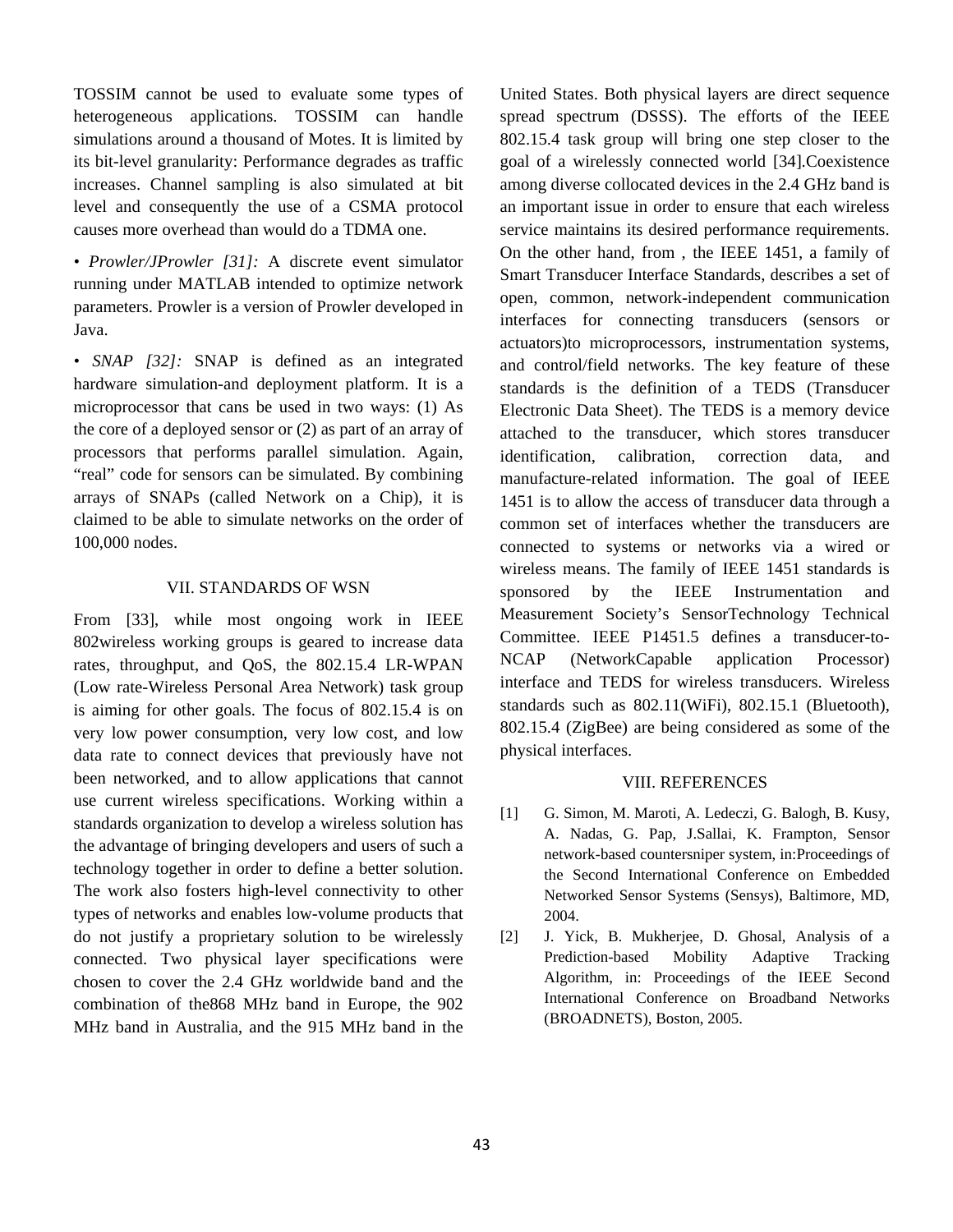- [3] M. Castillo-Effen, D.H. Quintela, R. Jordan, W. Westhoff, W. Moreno, Wireless sensor networks for flash-flood alerting, in: Proceedings of the Fifth IEEE International Caracas Conference on Devices, Circuits, and Systems, Dominican Republic, 2004.
- [4] T. Gao, D. Greenspan, M. Welsh, R.R. Juang, A. Alm, Vital signs monitoring and patient tracking over a wireless network, in: Proceedings of the 27th IEEE EMBS Annual International Conference, 2005.
- [5] K. Lorincz, D. Malan, T.R.F. Fulford-Jones, A. Nawoj, A. Clavel, V.Shnayder, G. Mainland, M. Welsh, S. Moulton, Sensor networks for emergency response: challenges and opportunities, Pervasive Computing for First Response (Special Issue), IEEE Pervasive Computing, October–December 2004.
- [6] G. Wener-Allen, K. Lorincz, M. Ruiz, O. Marcillo, J. Johnson, J. Lees, M. Walsh, Deploying a wireless sensor network on an active volcano, Data-Driven Applications in Sensor Networks (Special Issue), IEEE Internet Computing, March/April 2006.
- [7] Ivan Stojmenovic, Amiya Nayak, Johnson Kuruvila, "DesignGuidelines for Routing Protocols in Ad Hoc and Sensor Networkswith a Realistic Physical Layer"; *IEEE Communications Magazine*,pp. 101-106, March 2005.
- [8] Jamal N. Al-Karaki, Ahmed E. Kamal; "Routing Techniques inWireless Sensor Networks: A Survey"; *IEEE WirelessCommunications*, pp. 6-28, December 2004.
- [9] Dragos, Niculescu; "Communication Paradigms for SensorNetworks"; *IEEE Communications Magazine*, pp. 116-122, March2005.
- [10] CRUISE Network of Excellence Web Portal, http://www.ist-cruise.eu, last accessed October 2nd, 2007.
- [11] http://www.ist-cruise.eu /cruise/Public%20documents /wp123-sn-simulation-tool-knowledgebase/, last accessed April 1st, 2007 *2.1 – OMNeT++*
- [12] The Network Simulator, NS–2 [Online]. Available:http://www.isi.edu/nsnam/ns/
- [13] MIT Object Tcl. [Online].Available: http: //bmrc.berkeley.edu/research/cmt/cmtdoc/otcl
- [14] C. Intanagonwiwat, R. Govidan, D. Estrin, J. Heidemann,F. Silva, "Directed diffusion for wireless sensor networking."*IEEE/ACM Transactions on Networking*, vol. 11,issue 1, pp. 2–16, February 2003.
- [15] W. Ye, J. Heidemann, D. Estrin, "Medium Access Control with Coordinated, Adaptive Sleeping for Wireless Sensor Networks." *ACM/IEEE Transactions on Networking*, vol. 12, pp. 493–506, 2004.
- [16] S. Park, A. Savvides, M. B. Srivastava. "SensorSim: A Simulation Framework for Sensor Networks." In *Proc.ACM Modeling, Analysis and Simulation of Wireles andMobile Systems (MSWiM 2000)*, Boston, MA, pp. 104–111, August 2000
- [17] NRL's Sensor Network Extension to NS-2 [Online]. Available:http://nrlsensorsim.pf.itd.nrl.navy.mil/
- [18] SensorSim: A simulation framework for sensor networks.[Online].Available: http://nesl.ee.ucla.edu/projects/sensorsim/
- [19] V. Naoumov, T. Gross, "Simulation of Large Ad Hoc Networks." In *Proc. ACM Modeling, Analysis and Simulation of Wireles and Mobile Systems (MSWiM 2003)*, San Diego, CA, pp. 50–57, 2003.
- [20] OMNET++ discrete event simulator. [Online]. Available: http://www.omnetpp.org
- [21] Mobility Framework for OMNET++. [Online]. Available: http://mobility-w.sourceforge.net
- [22] Consensus: Collaborative Sensor Networks [Online]. Available: http://www.consensus.tudelft.nl
- [23] J-Sim [Online]. Available: http://www.j-sim.org
- [24] A. Sobeih, W. Chen, J. C. Hou, L. Kung, N. Li, H. Lim, H. Tyan, H. Zhang, "J-Sim: A simulation andemulation environment for wireless sensor networks." In *Proc. Annual imulation Symposium (ANSS 2005)*, SanDiego, CA, pp. 175–187, April 2005.
- [25] Jacl, Java implementation of Tcl8.x. [Online].Available: http://www.tcl.tk/software/java
- [26] NCTUns 2.0 Network Simulator and Emulator. [Online].Available:

http://nsl.csie.nctu.edu.tw/nctuns.html

- [27] R. Barr, Z. J. Haas, R. van Renesse, "JiST: Embedding Simulation Time into a Virtual Machine." In *Proc. 5thEUROSIM Congress on Modeling and Simulation*, Paris,France, september 2004
- [28] Jython. [Online]. Available: http://www.jython.org
- [29] M. Takai, R. Bagrodia, K. Tang, M. Gerla, "Efficient Wireless Networks Simulations with Detailed Propagations Models." *Kluwer Wireless Networks*, 7, pp. 297–305, 2001.
- [30] P. Levis, N. Lee, M. Welsg, D. Culler, "TOSSIM:Accurate and Scalable Simulation of Entire TinyOS Applications." In *Proc. 1st ACM Int. Conf.*